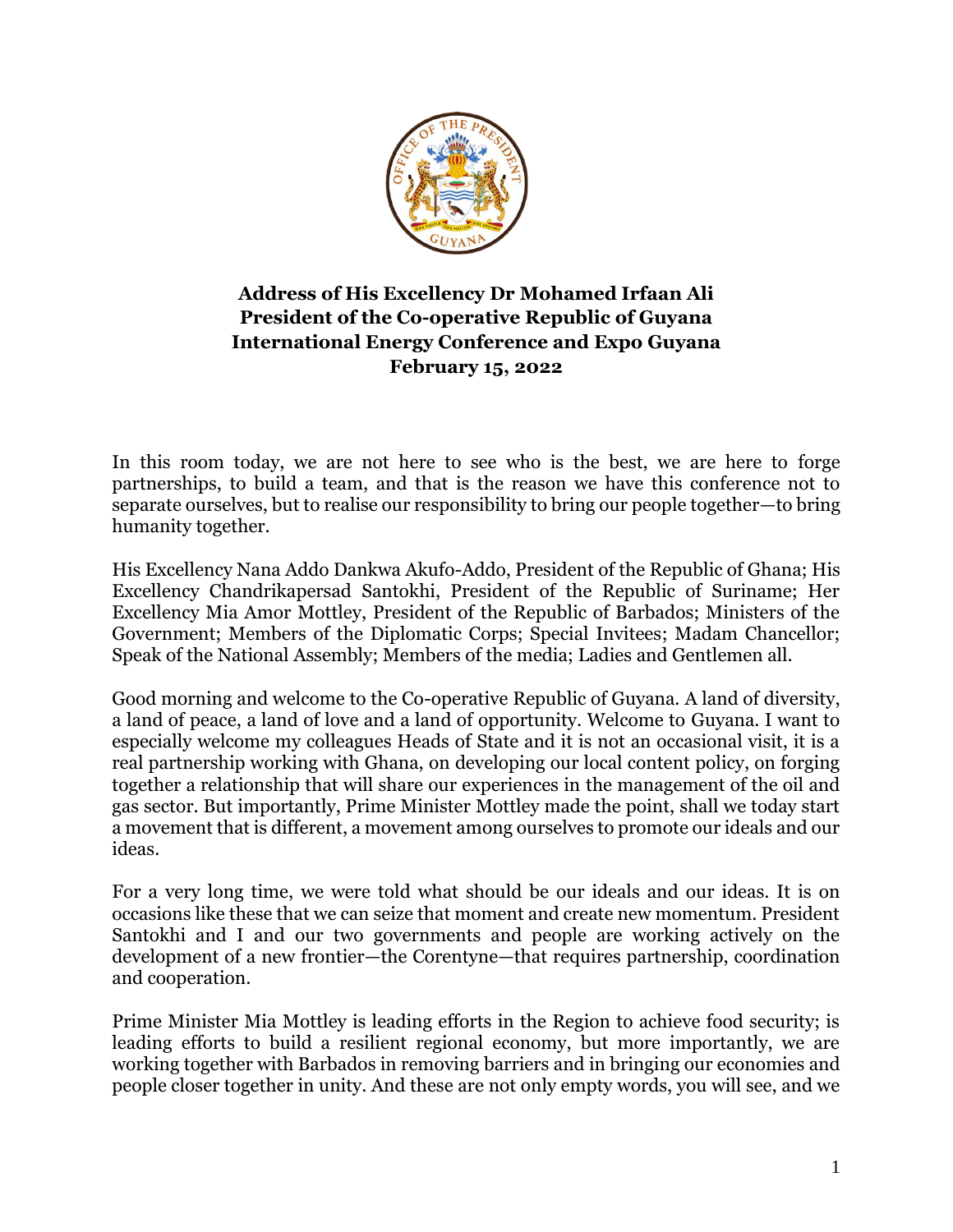are not saying here you may see, you will see the results and the results will be to the benefit of all the people of our countries.

I thank all of you for gracing this occasion. I also extend best wishes to numerous exhibitors, investors and other stakeholders who have joined us for this most important event. Thanks to the organisers: Mr Tony White, and your team for your untiring efforts in realising this grand event.

Today, I intend to focus on situating Guyana's energy development within the wider context of the country's development trajectory. So, that investors and stakeholders can appreciate that our energy plans are consistent and in conformity with our chosen development pathway. Collaboration is always achievable when stakeholders are in harmony.

But the question is why are we here? Why Guyana? An international journalist, and we're having a lot of international journalists becoming experts in Guyana and we welcome them—we're very welcoming to the media. You're part of our development story. But a journalist asked me recently why does Guyana, a country so strong in climate change and the environment, want to pursue this path of oil and gas? And I asked that journalist a very simple question. Guyana existed long before oil and gas was discovered. Answer me, why has your news outfit never recognised us?

The opportunities that we're talking about existed long before oil and gas. Why was there never a conversation? Because a developing country has made a strategic decision that we are going to aggressively pursue the oil and gas sector to bring about economic transformation and diversification to lead to sustainable growth and development.

The question as my dear brother President of Ghana posed, and President Santokhi said, why is it always a different conversation when a developing country is advancing a particular course? And we must contemplate this question because it's an important question. But importantly, we are humbled by this opportunity and we welcome investors.

Local content is not about not welcoming investors. We welcome every single investor, be it Exxon, be it the international investors, Hess, every single stakeholder whether your regional, international, we welcome you, but all we are saying is that that space for technological transformation, collaboration, local growth, and competitive and increased productivity must be built into the system to bring benefit to the people of the country.

So do not for a moment, try to misplace this conversation. Do not try to recreate your own narrative. And this is why we have this conference we are going to stay with the narrative. There is no need for any interpretation, this is the narrative—we are pursuing this path. We know of the responsibility I'm going to speak about. We welcome investors, but we believe that the private sector, every single Guyanese and regional stakeholders must be part of this prosperity and benefit from the prosperity.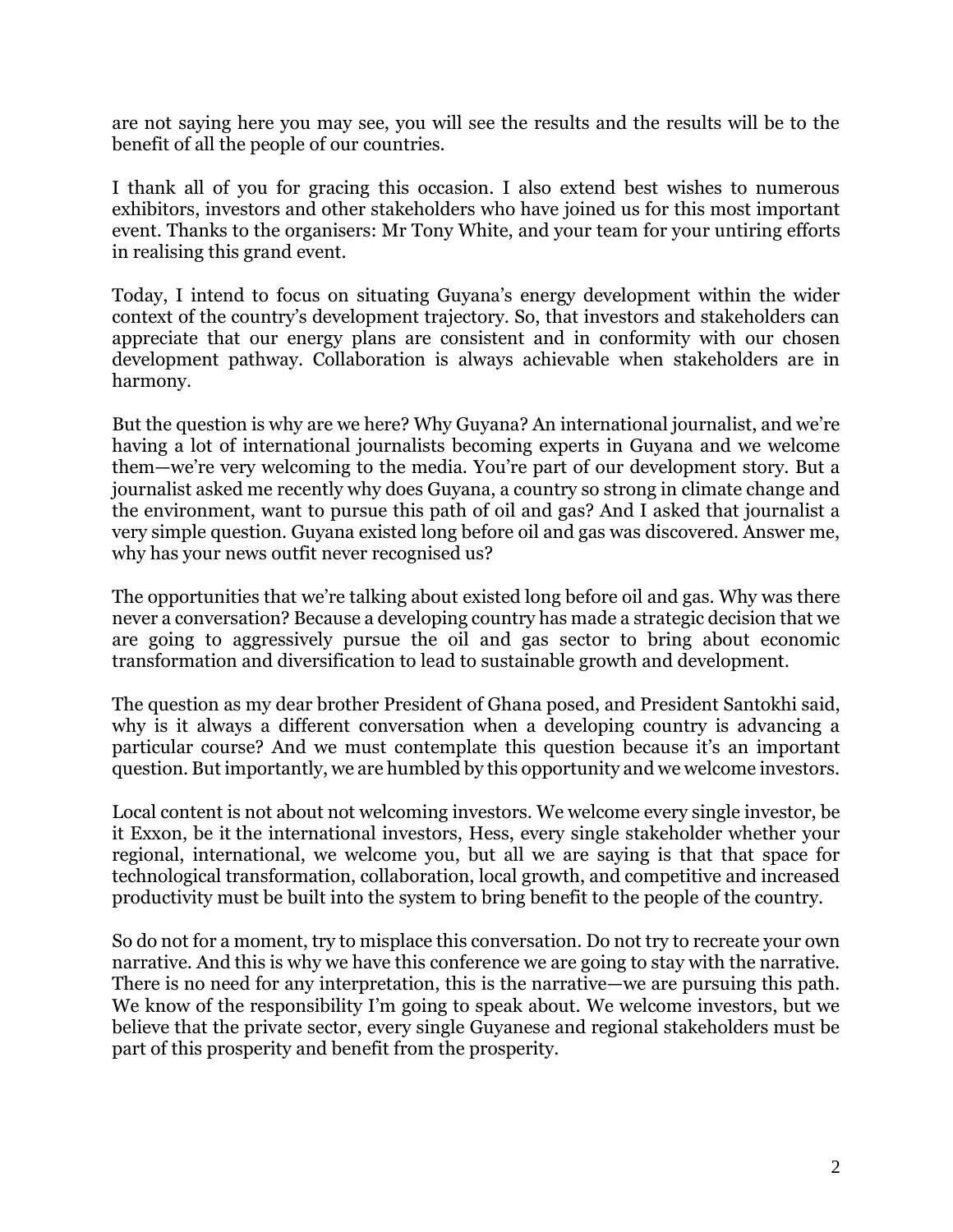It is true that this energy conference has brought us here, but why are we really here? And I want all the investors here to understand why primarily you are in business. You're in business to expand business opportunities; you're in business to invest in new areas, to diversify your portfolio and to widen your horizon. That is why you're in business. I want to offer to you, because I have a captive audience here, what Guyana can offer in widening your business portfolio.

It is in this context that Guyana's opportunity must be viewed as the multifaceted wideranging development strategy of the country, which unlocks immeasurable opportunities. These opportunities lay the foundation upon which our future will be built, supported by our geographic location and natural competitive advantages. That development strategy is built on a Low Carbon Development Strategy Pathway. We have not changed our commitment to the world.

The world faces many challenges, including climate change, food security, energy sustainability and water scarcity, among others. In each of these areas, Guyana is uniquely positioned to contribute to the global solution. We in this region and as developing countries must contribute to the global solution. We have the capacity; we have the capability and we must now work together to find our place and space in bringing global solutions.

Yes, we have a small population, but importantly, a growing population. We should not be narrow-minded in looking at the population because Guyana is connected to CARICOM. We are connected to Brazil; we are connected to Africa; we are connected to South America and in each of these connections, we have special arrangements that bring new opportunities and an expanded marketplace.

Why Guyana? Because we are a leader, a world leader on climate change, ecosystems and biodiversity. We are not only humbled by the opportunity to participate in the oil and gas sector; we are a world leader in climate change, ecosystem and biodiversity. Guyana presents 18.3 million hectares of standing forests covering 87% of our land area. I have not seen this headline in any of the international press as yet. But let me remind you Guyana presents 18.3 million hectares of standing forests covering 87% of our land area.

The forest stores 19.5 gigatons of carbon worth conservatively US\$195b. Further, it provides the world with freshwater; it contains 4% of all known plant species in the world, and because the United States is our strategic partner, I will do this analysis—more bird species than the entire United States of America and 3% of all known animal species. This is the forest this is part of the Guyana you are in today.

Further, our forestry sector has an estimated value of US\$500b. This presents tremendous opportunities for value-added. But more importantly, Guyana's Monitoring, Reporting and Verification System (MRVS) is one of the best globally with a deforestation rate of less than 0.05%. We can sustainably harvest one million cubic metres per year. At present, we harvest 400 thousand cubic metres valued at US\$80m per year.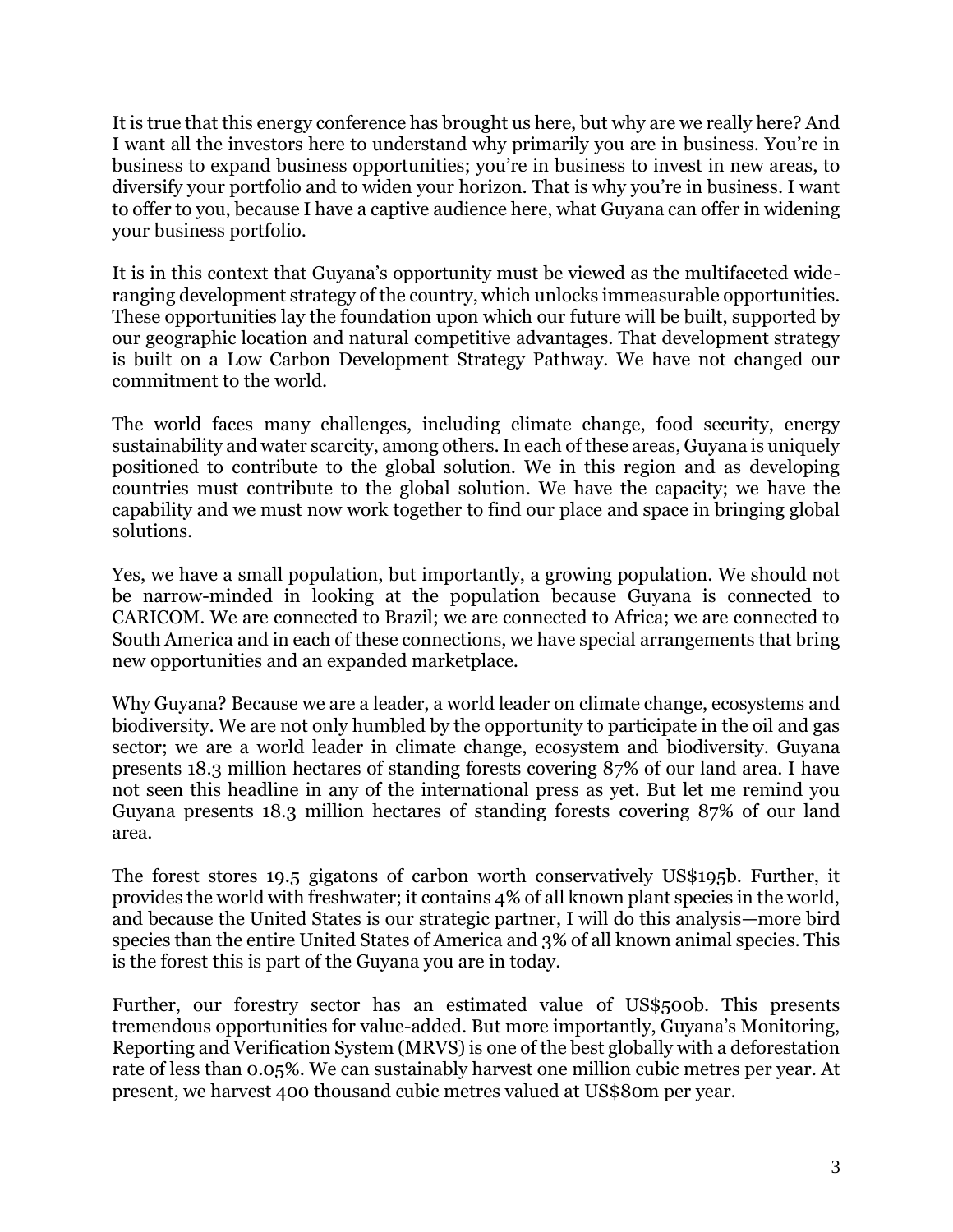The sector presents opportunities for large-scale downstream processing, prefab houses, prime value-added species for a niche market, partnering on environmental services reforestation programmes, and forest plantation all linked to new emerging and potential markets.

If we look at mining, 36% of Guyana or 76,600 sq. kilometres comprises highly mineralised crusts - the Greenstone belts. Gold mining has been at the artisanal mechanised scale with the declaration in a good year at approximately 500 000 ounces.

The potential value of our gold reserve, at the current rate, is approximately US\$35b.

Our total bauxite reserves of 314 million tonnes have a potential value close to US\$1b.

Our quarrying reserves are estimated at 28.9 million tonnes valued at approximately US\$1b. We have enormous potential in rare earth and base metals. Our diamond reserves are conservatively estimated at US\$750m.

Geochemical exploration is also an opportunity with the Guyana Geology & Mines Commission's estimated 7,000 square kilometres to be an area of commercial viability.

Our Silica sand reserves are estimated at 1.5 billion tonnes valued conservatively at G\$37.5b.

I'm just positioning this so you can understand the Guyana we are sitting in, and this has always been there. Today, with hard work, simplicity and humility, we have the ability to make that giant leap not only for Guyana, but for all of humanity, and we must do it.

Guyana, with its natural characteristics, presents a potent opportunity for investors in tackling global food security. Opportunities for investment in agriculture are vast. Our freshwater capacity is estimated at G\$4b per annum. In aquaculture–there is growing potential for shrimp and prawn production, processing facility and production facility with potential markets in the USA, Mexico, EU, and CARICOM.

The US imports of frozen shrimp and prawns are valued at US\$4.8 billion—that is the potential that exists.

Our comparative advantage is 2.15 times higher than any South American country's comparative advantage. We have 420 hectares of arable land for poultry, dairy, cattle and food production. CARICOM input for beef alone is US\$40.8m per annum. In mutton and mutton products, the value of that market is US\$18.9m.

Just imagine if you tap into 25% of that market. This has the potential for investors, and why am I mentioning all of this at this Energy Conference? Because this is what energy and the oil and gas sector will do for us. It gives us the opportunity, with the resources, to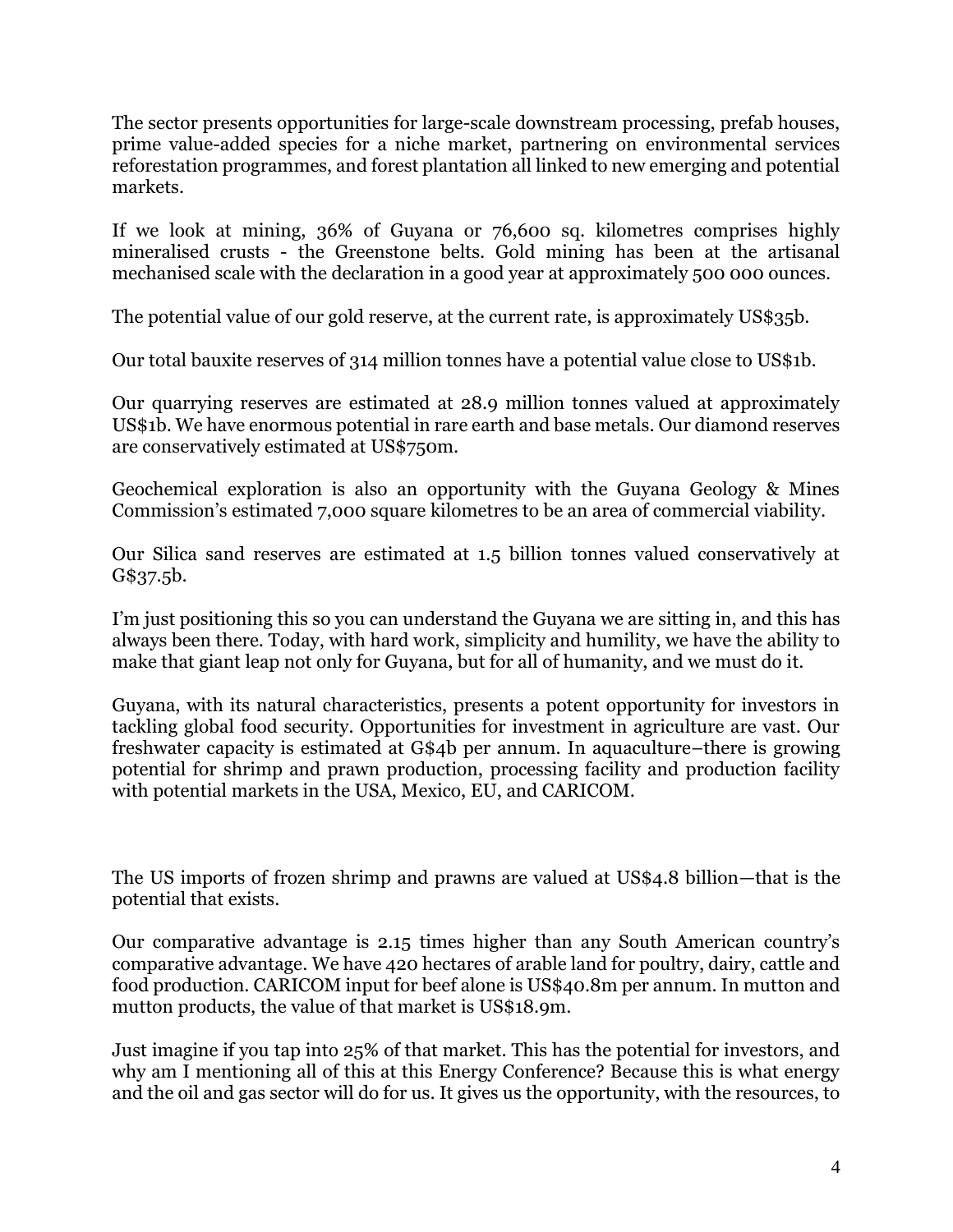diversify our economy, building it out to many new pillars so that we will be resilient, strong and sustainable.

Guyana is poised to offer a diverse tourism product, complementing the products of traditional Caribbean destinations. Guyana is strategically positioned to increase travel to its borders. Its neighbours include Brazil, circa 220 million people, and the Caribbean 44.2 million. Guyana will be pursuing aggressively market representation in the UK and EU markets and North America. Those are key source markets that have seen increases in visitors, year upon year. We are in discussion with Barbados to twin our tourism product and market Guyana and Barbados jointly. This is how we build competitiveness, this is how we build partnerships. This is how we build resilience. This is how we create a visionary approach for long-term development, not isolationary policies—that is not the way to go.

We hold the potential to engage in adventure tourism products, a market that has globally expanded over the last few years to an estimated value of US\$1.2 billion, upscale luxury eco-lodges and resorts, a market that has a value of US\$93 billion, golfing, a market with an estimated value of US\$4.8 billion and Guyana presents not just an opportunity, Guyana presents one of the most competitive and leading opportunity for investment in these areas, and we welcome investors in these areas.

Our development strategy is built on a low-carbon pathway. The core objective of this strategy aims at economic sustainability, diversifying the economy, investment in climate mitigation adaptation, carbon credit, enhanced livelihood biodiversity and ecosystem management systems and transitioning into a clean energy future. Our future framework of opportunities is built around solar, water, hydrocarbons, forests, hydrogen, hydropower and it is integrated into regional opportunities.

We're not only talking about national opportunities. With Suriname and Brazil, we are already exploring the development of a new energy corridor that we can fully support and participate in. Exxon and Guyana, we're working together on developing that natural gas strategy also, so that with Suriname and Guyana, we can effectively realise the importance of our strategic position in creating regional energy security.

We've already commenced the process by investing in 13 new solar farms, three mini hydros, one large hydro at Amaila Falls and natural gas project, all aimed at increasing our power generation to 500 megawatts by 2025.

Let me be clear on this: we will remain uncompetitive if we cannot address the cost of energy. We must address the costs of energy. Our private sector will not be able to grow if we cannot bring down the cost of energy, and we will bring down the cost of energy by 50% by 2024 and to do that, we must make strategic investments and bringing down the cost of energy is not only about bringing a pipeline or doing a hydro project or building solar energy, that is far from it. Bringing down the cost of energy is about creating the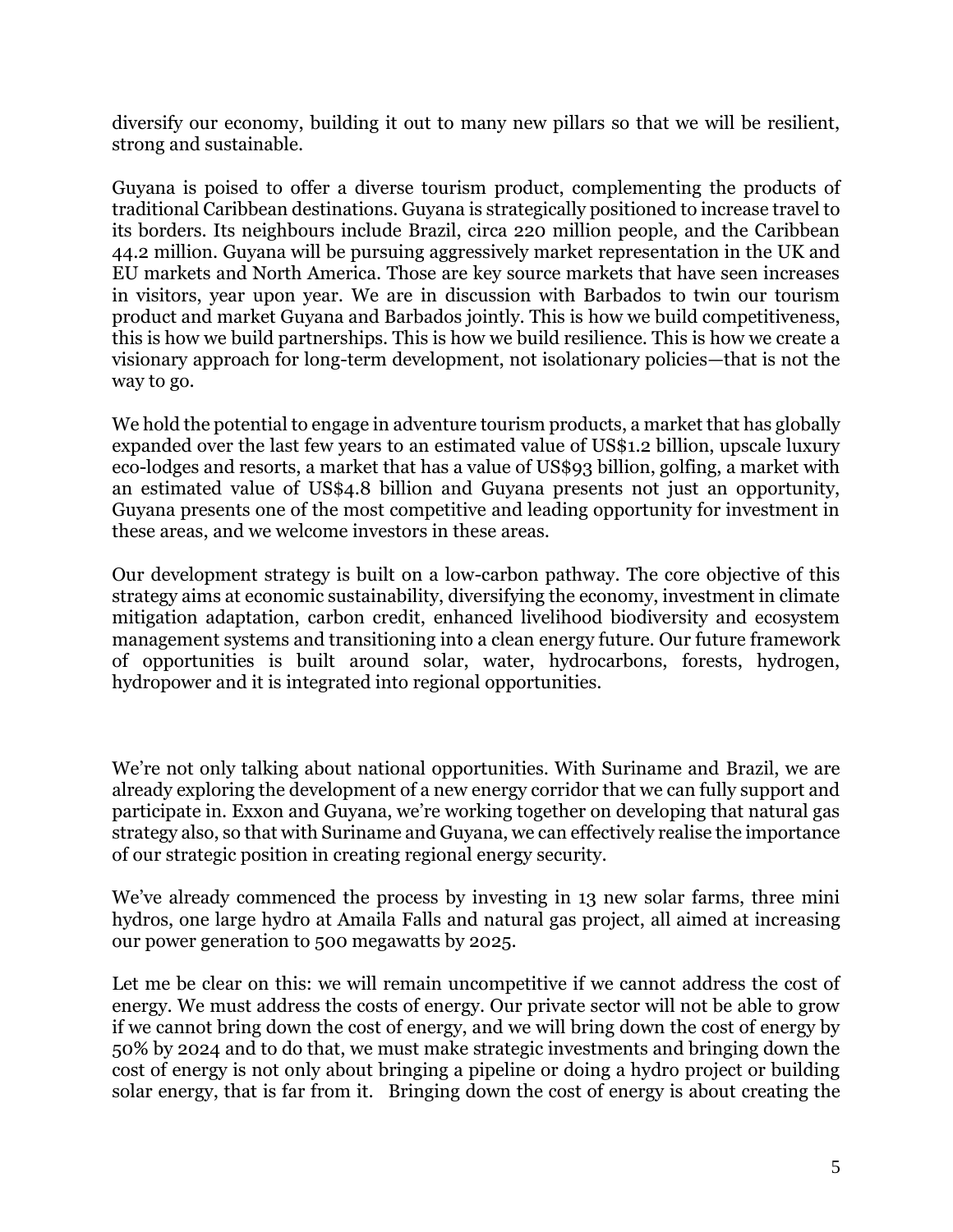space and opportunity for the development of a world-class manufacturing industrial and agro-processing sector. That is how real benefits come to the people, that is how real benefits come to the country, when we can invest and create the opportunity to improve competitiveness and expand business opportunity, and there shall be no turning back from this energy agenda in realising these opportunities.

Our country's extensive coastland, our elevated highlands, our network of waterfalls, rapids and rivers, organic waste from our massive agriculture system, sugar factories, natural gas and petroleum production give us the exciting prospect of creating a global energy mix that involves the use of natural gas, solar, wind, hydro and every other forms of renewable source. Are we going to pursue it? Believe it as I say to you today, it is the utmost priority on the agenda of the government of Guyana. You don't need to second guess us. You don't need to read between the lines. No, you don't need to do that. We are telling you as straight as it can be, the path we're pursuing, because it is a path that must bring prosperity as quickly as possible for our people.

The combination of which can be the solution to sustainable energy production along the Guiana Shield with our immediate neighbour, Brazil. We already recognise that the path we are pursuing would bring excessive energy. So we are already in talks with our neighbours to develop a pathway in which energy would become, and this is a mix that includes renewable energy, a major export earner for our countries and this is a path that we're not deviating from.

Locally, we have committed to reducing our dependency on fossil fuel by 70% by the year 2027 and 90% by the year 2030. We are not shying away from our global responsibility. We have made these commitments and we intend to keep them. While Guyana, therefore, is now an oil-producing state, our focus is fueled primarily by long-term sources of energy. Our development trajectory attempts to strike a balance between rapid economic development and the preservation and protection of our environment.

Guyana is also bolstering growth with human development. Nothing is possible without understanding the importance of human development. Our development trajectory prioritises people-centred development. We aspire to a Guyana which is free, prosperous, socially just, globally competitive, and which serves every citizen equitably.

Guyanese must be afforded a good education, decent work, be able to start their own businesses, raise and provide for a family, own their own homes, live in a safe and secure environment and retire with dignity. Every Guyanese must have access to comprehensive and quality health care and beginning this year, you will see that we are rolling out an aggressive agenda in achieving these. Clean water, being able to participate in sport and recreation and freely practice their religion and culture. These are fundamental values that shape us as a nation and will never change.

We must remain true to these and humble to our existence.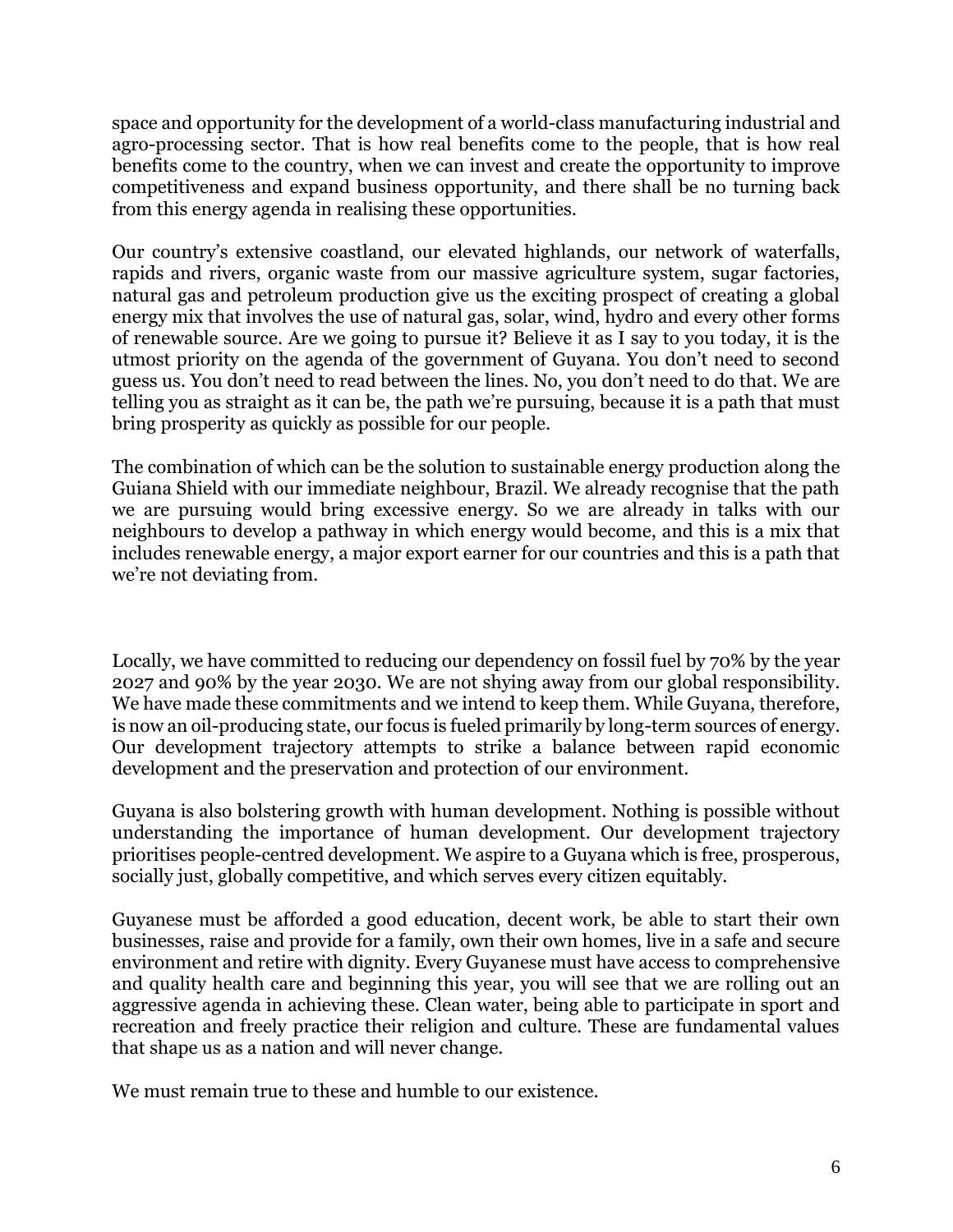I want to assure our regional partners that when I speak about Guyanese, I'm speaking about all of us. We are all together, and when we build a world-class healthcare, and a world-class education system, and a world-class training institute, it is for all of us in the region, and we have already commenced those discussions.

Our development trajectory is being recalibrated towards increasing natural wealth building, creating economic resilience, expanding opportunities relating to the economy, enhancing social services and investing in our people. Our national wealth will not stem exclusively from oil and gas. We will invest in strengthening our competitiveness in existing sectors and creating an environment for new and emerging sectors. The wealth from oil and gas will be used to achieve these objectives and broaden the economic platform that drives the current and future growth of our country.

In this regard, agriculture, mining, forestry, fisheries, aquaculture, information communication technology, manufacturing, tourism, education and health services are key sectors of focus, and this is how the resources will be used. I promise you this morning that I will not in no way compete with the record of the Minister of Finance on a five-hour budget speech presentation.

Critical to the achievement of competitiveness is a focus on highly trained human resources, and this is a centerpiece of our development. We must provide our human resources with the best possible training through access, affordability and equity and we are investing to do this, beginning this year, with our strategic partners, together we are building out this capacity in giving the private sector, every Guyanese, the training to actively participate in the future development of our country.

To support the expansion and open access to land for industry and manufacturing, a transformative and ambitious infrastructure plan is being implemented. We have commenced the development of mega projects in housing, road transport and bridges, healthcare, education and river transport.

Let me be very clear one more time. We are welcoming capital, but the capital must come at the right price. So I'm giving an open invitation like we did before. Once the capital is below at least 2.5% APR, or are we're going lower now? We are negotiating very competitively. So you will have to come with growth rates and fixed term rates. So don't second guess us. Don't say you never had the opportunity. It's an open-door policy. We are welcoming capital. Don't complain if you don't make use of the opportunity.

We have committed ourselves to transparent governance. We are part of the EITI system. We have passed legislation for a natural resource fund. We have criminalised nondisclosure. If the Minister of Finance does not disclose the finances from oil and gas within a particular time, three months, then he can be convicted and sent behind bars for 10 years.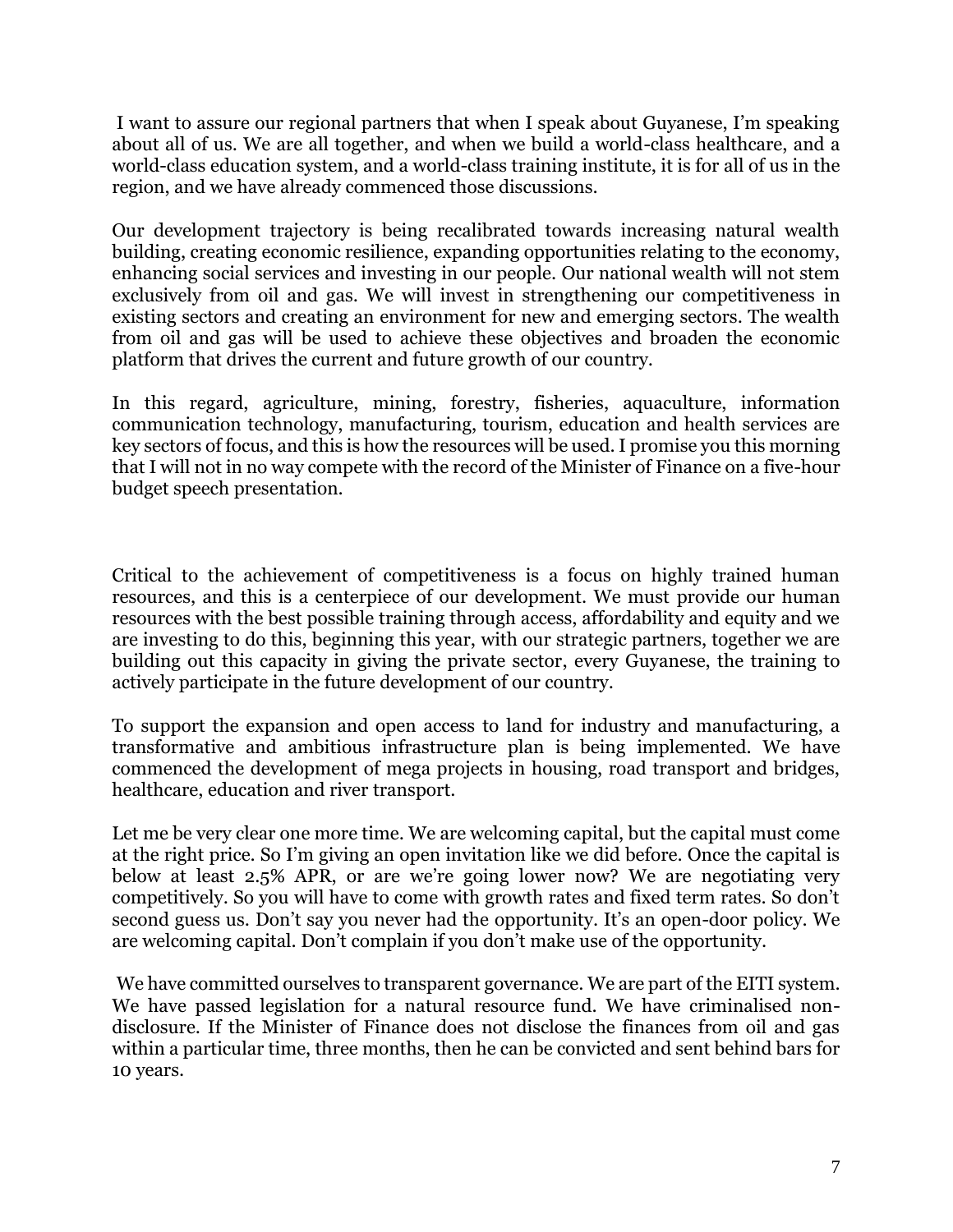So we are building on these transparency measures. We are making it simple for every Guyanese in the world to understand how the money is being spent. No complicated macroeconomic formula, very simple calculations. Every Guyanese must be able to calculate for themselves the money that is coming in and how it is being used. Simplicity of policy is successful policy. Policymaking 101. Complexity in policymaking is a defense mechanism. When people can't understand what you're doing, then what really are you doing?

The investments are good at boosting productivity, improving connections with our communities and people, catalysing the opportunities and ultimately generating tens of thousands of jobs that are sustainable.

The opportunities in shore-based facilities, deep-water Harbour, a road link to Brazil, connecting Guyana and Suriname by bridging the Corentyne River are all actively being pursued through a partnership between countries and the private sector.

To reduce the difficulties many of you experience in finding rooms, we are currently supporting initiatives that will see at least six new international branded hotels in the short to medium term. Prime Minister Mottley has also offered to put on a special flight next time to connect Guyana and Barbados within the hour to support large-scale activities.

In supporting a modern architecture, we're also pursuing legislation to support the hemp industry, the establishment of a special Development Authority, the establishment of a special development zone for tax concessions and the development of a duty-free zone. Special incentives are given to the migration of businesses to Guyana targeting health, education, knowledge base sector, agrochemical, fertilizer, new innovative products and other facilities that will drive future demand and growth.

While we pursue these large initiatives, we're also supporting through public-private partnerships our local entrepreneurs, building their capacity and shortening their learning curve to be part of this new era of opportunities. A matrix governance system is targeted for implementation to reduce bureaucracy, eliminate red tape and create more direct access, enhance transparency, create a single-window permitting system, egovernance and a more digital mode of operation and to strengthen institutions and people-centred service delivery systems.

To achieve this, the focus will be on investing in our people, giving them the best possible education with free university education and the best possible health care with the State, ensuring second to non-primary health care services. Emphasis will be placed on equitable growth and shared prosperity.

We invest to ensure that all Guyana and our regional partners grow together with the rising tides. National unity and political stability are built on our 'One Guyana' that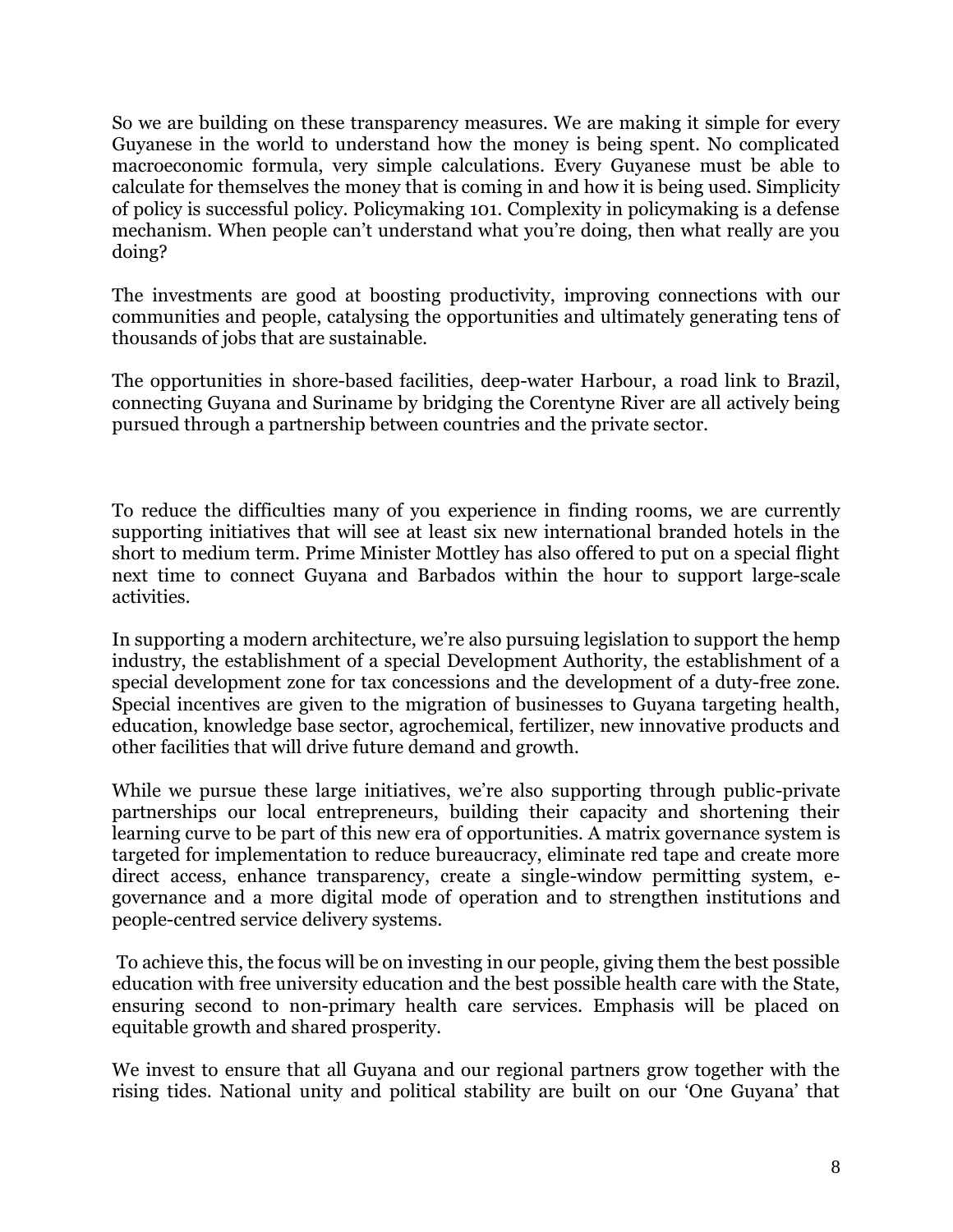celebrates our multicultural character and focuses on respect for diversity, rule of law, democracy, social harmony, building trust, national prosperity and singularity of vision as a people.

A democratic and prosperous Guyana with equal opportunities will not be constructed on the edifice of propaganda, misconceived perceptions, wishful thinking, arrogance, or political crassness. 'One Guyana' will emerge through hard work, people-centred politics, visionary thinking, a free-thinking society and, most of all, a humble country and humble people. Oil or nothing must change us; the character that builds us as a people must remain intact from generation to generation; humble people—that is who we are.

This is a pathway which we have chosen, and from which we shall not divert. Using construction terms we are building Guyana on a matte foundation, fully integrated a network but even distribution of weight instead of individual footing which is isolated, and closer to the most of you in oil and gas terms, think about integrity management programmes, in the context of the lifecycle of one project. In our case, it is systemic and covers the lifecycle of an entire country and its people. Our oil and gas potential is no longer an unwritten story. Crude oil reserves, which are currently estimated at 126.81 thousand barrels per day, have been ranked 17th in the world, and third in Latin America and the Caribbean region. Increased production of our medium sweet crude with low sulfur content has the potential of bolstering government revenues to a projected \$10 billion annually by the end of the decade.

In recent development, the government welcomes the positive news announced by CGX that it has struck oil at Kawa-1 in the Corentyne block. While we await the CGX end-ofwell forecast, we are expecting a favourable outcome based on the advice and the press release of CGX.

Less than one week ago, the Liza Unity FPSO commenced its commercial production with first oil, and I take this opportunity to congratulate all those who are associated with that. The consortium is on target to produce 560,000 barrels daily. By the end of 2026, Guyana's oil production will be approximately 850,000 barrels per day, which will make this economy a significant world supplier of crude over the next few years.

The Guyanese economy is expected to strengthen its sustainable macro-economic development. The macroeconomic fundamentals of real growth, inflation, as well as fiscal and external balances are projected to improve significantly, and I have an entire section on the economy. I will want to save you from that section, but of course, we're open for you, if you want to listen. This, together with low imports, is projected to sustain the balance of payments surplus and contribute to high international reserves forecasted a US\$2.7b in 2025. The stability of the exchange rate will be further improved.

Our focus is building a stronger Guyana, fully integrated with the aspirations of our regional partners. Guyana's prosperity is linked to our region's prosperity, and this is why